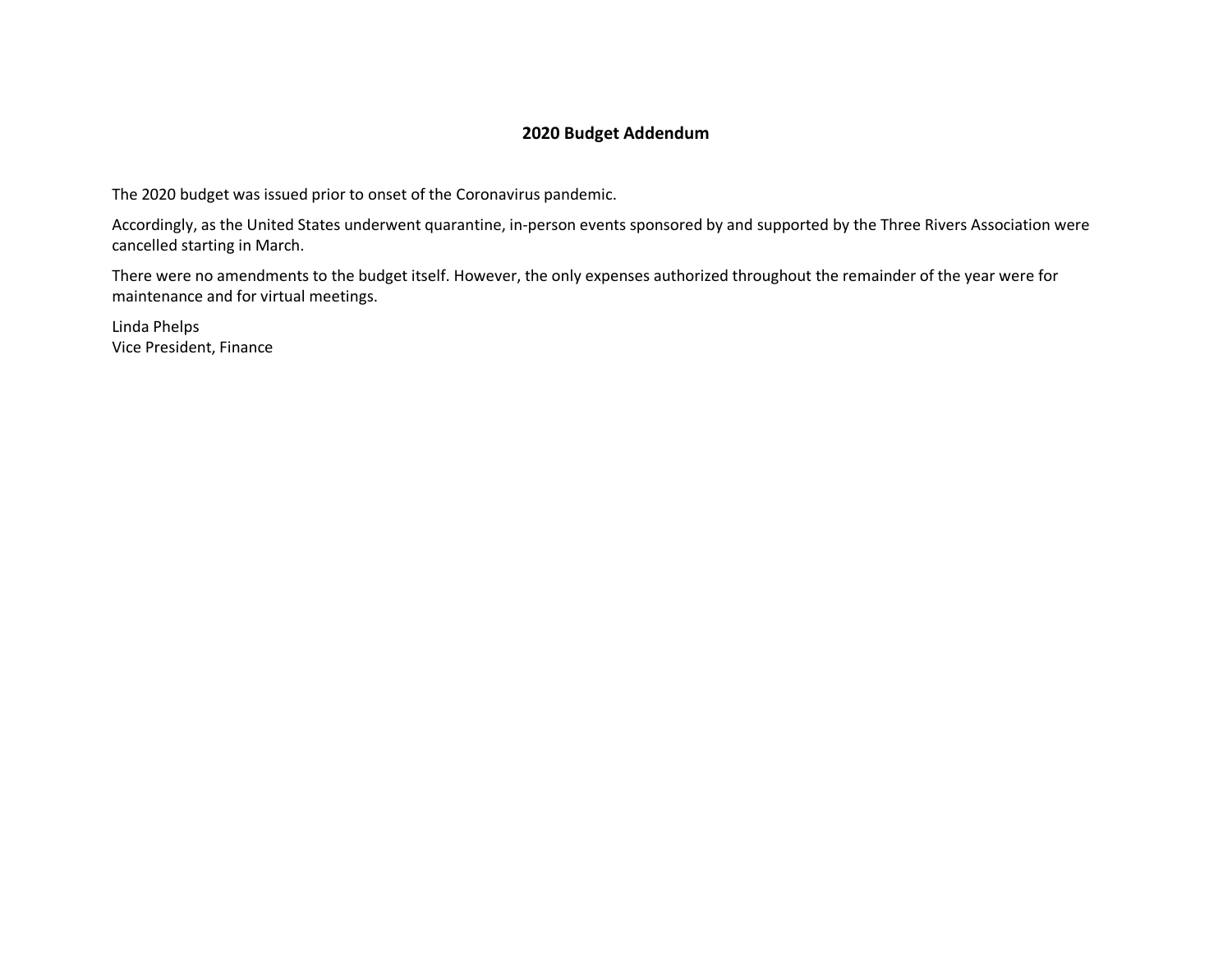## **USATF Three Rivers Association 2020 Budget**

# **Committee Budgets**

| C <sub>1</sub> | <b>Youth Committee</b>            | <b>Cross Country Championship</b> |                          |                      | <b>Track and Field Championship</b> |        |                                |                        |    |        |  |
|----------------|-----------------------------------|-----------------------------------|--------------------------|----------------------|-------------------------------------|--------|--------------------------------|------------------------|----|--------|--|
|                |                                   | <b>Association - (CA)</b>         |                          | Regional - (CR)      | <b>Association - (TA)</b>           |        | Regional - (TR)                |                        |    |        |  |
| [01]           | Facility/Site Rental              | \$                                | 500                      | n/a                  | \$                                  | 3,500  | n/a                            |                        |    |        |  |
| $[02]$         | <b>Sanction Fees - USATF</b>      | \$                                | $\overline{\phantom{a}}$ | n/a                  | \$                                  |        | n/a                            |                        |    |        |  |
| [03]           | <b>Timing Services</b>            | \$                                | $\overline{\phantom{a}}$ | n/a                  | \$                                  |        | n/a                            |                        |    |        |  |
| [04]           | <b>Officials Food</b>             | \$                                | 100                      | n/a                  | \$                                  | 2,000  | n/a                            |                        |    |        |  |
| [05]           | <b>Officials Stipend</b>          | \$                                | 500                      | n/a                  | \$                                  | 2,000  | n/a                            |                        |    |        |  |
| [06]           | <b>Officials Housing</b>          | \$                                |                          | n/a                  | \$                                  |        | n/a                            |                        |    |        |  |
| $[07]$         | <b>Announcing Services</b>        | \$                                |                          | n/a                  | \$                                  | 200    | n/a                            |                        |    |        |  |
| [08]           | Medical / EMT Services            | \$                                | 75                       | n/a                  | \$                                  | 500    | n/a                            |                        |    |        |  |
| [09]           | Supplies / Equipment              | \$                                | 300                      | n/a                  | \$                                  | 1,000  | n/a                            |                        |    |        |  |
| $[10]$         | Printing (Programs)               | \$                                |                          | n/a                  | \$                                  | 500    | n/a                            |                        |    |        |  |
| $[11]$         | Radio/Cart Rentals                | \$                                |                          | n/a                  | \$                                  | 600    | n/a                            |                        |    |        |  |
| $[12]$         | <b>Equipment Hauling</b>          | \$                                |                          | n/a                  | \$                                  | 800    | n/a                            |                        |    |        |  |
| $[13]$         | PortAPotty Rental                 | \$                                |                          | n/a                  | n/a                                 |        | n/a                            |                        |    |        |  |
|                | Sub-Total                         | \$                                | 1,475                    | \$<br>$\overline{a}$ | \$                                  | 11,100 | \$<br>$\overline{\phantom{a}}$ | <b>Total Youth</b>     | \$ | 12,575 |  |
| C <sub>2</sub> | <b>Open/Masters Committee</b>     |                                   |                          |                      |                                     |        |                                |                        |    |        |  |
| [01]           | <b>Masters Expenses</b>           | \$                                | 100                      |                      |                                     |        |                                |                        |    |        |  |
| [02]           | <b>Masters Events</b>             | \$                                | 400                      |                      |                                     |        |                                |                        |    |        |  |
|                | Sub-Total                         | Ś                                 | 500                      |                      |                                     |        |                                | <b>Total Masters</b>   | \$ | 500    |  |
| C <sub>3</sub> | <b>LDR Committee</b>              |                                   |                          |                      |                                     |        |                                |                        |    |        |  |
| [01]           | <b>LDR Expenses</b>               | \$                                | 100                      |                      |                                     |        |                                |                        |    |        |  |
| [02]           | <b>Prize Monies</b>               | \$                                | 1,500                    |                      |                                     |        |                                |                        |    |        |  |
|                | Sub-Total                         | \$                                | 1,600                    |                      |                                     |        |                                | <b>Total LDR</b>       | \$ | 1,600  |  |
| C <sub>4</sub> | <b>Officials Committee</b>        |                                   |                          |                      |                                     |        |                                |                        |    |        |  |
| [01]           | Clinics                           | \$                                | 800                      |                      |                                     |        |                                |                        |    |        |  |
| [02]           | Postage / Mailings                | \$                                | 50                       |                      |                                     |        |                                |                        |    |        |  |
| $[03]$         | Supplies / Equipment              | \$                                | 100                      |                      |                                     |        |                                |                        |    |        |  |
| [04]           | <b>Starter Blanks</b>             | \$                                | 1,200                    |                      |                                     |        |                                |                        |    |        |  |
| [05]           | Badges / Rule Books               | \$                                | 600                      |                      |                                     |        |                                |                        |    |        |  |
| [06]           | <b>Certification Fees - USATF</b> | \$                                | 400                      |                      |                                     |        |                                |                        |    |        |  |
|                | Sub-Total                         | Ś                                 | 3,150                    |                      |                                     |        |                                | <b>Total Officials</b> | \$ | 3,150  |  |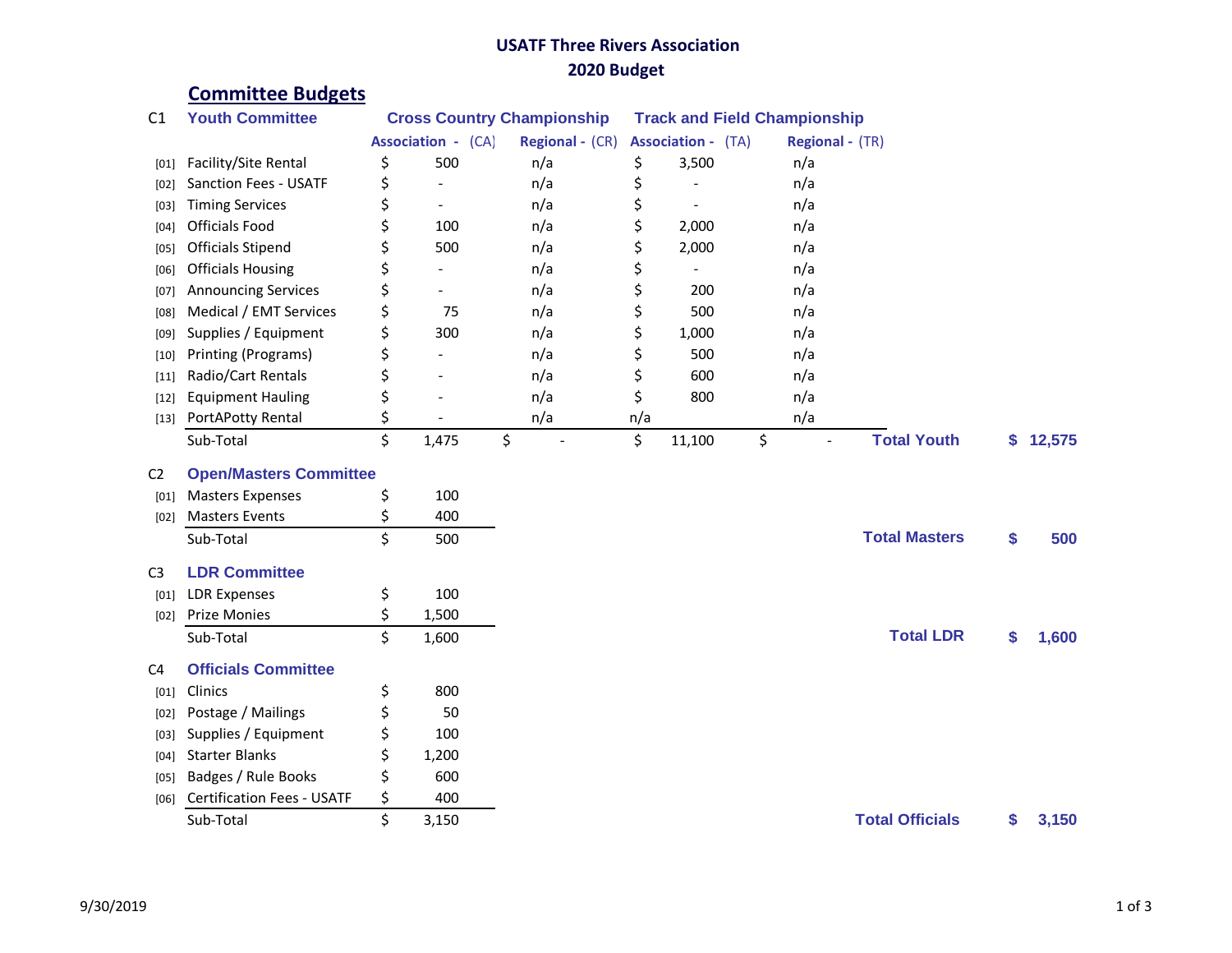## **USATF Three Rivers Association 2020 Budget**

|                | <b>Administrative Budgets</b>          |              |                                           |                        |    |        |
|----------------|----------------------------------------|--------------|-------------------------------------------|------------------------|----|--------|
| A1             | <b>USATF / Sanctions</b>               | \$           |                                           | <b>Total Sanctions</b> | \$ |        |
| [01]           | (Payments)                             |              |                                           |                        |    |        |
|                |                                        |              |                                           |                        |    |        |
| A <sub>2</sub> | <b>Treasurer</b>                       | \$<br>100    |                                           | <b>Total Treasurer</b> | \$ | 100    |
| [01]           | (Postage, supplies, checks)            |              |                                           |                        |    |        |
|                |                                        |              |                                           |                        |    |        |
|                | <b>Marketing</b>                       |              |                                           |                        |    |        |
| A3             | Development Program                    | \$<br>1,000  |                                           |                        |    |        |
| [01]           | Web Maintenance                        | \$<br>10,000 |                                           |                        |    |        |
| [02]           | <b>Fund Raising, Promotions</b>        | \$<br>1,000  |                                           |                        |    |        |
| [03]           | Sub-Total                              | \$<br>12,000 |                                           | <b>Total Marketing</b> | \$ | 12,000 |
|                |                                        |              |                                           |                        |    |        |
|                | <b>Office Budget</b>                   |              |                                           |                        |    |        |
| A4             | Telephone                              | \$<br>1,200  |                                           |                        |    |        |
| [01]           | <b>Internet Services</b>               | \$<br>1,400  | Constant Contact, Go Daddy & Wufoo Forms  |                        |    |        |
| [02]           | Postage                                | \$<br>100    |                                           |                        |    |        |
| $[03]$         | <b>Storage Fees</b>                    | \$<br>1,000  |                                           |                        |    |        |
| $[04]$         | M&E (Board Mtg)                        | \$<br>200    |                                           |                        |    |        |
| [05]           | Service Fees                           | \$<br>200    | Bank & Pay Pal Fees                       |                        |    |        |
| [06]           | Tax Preparation Fee                    | \$<br>200    |                                           |                        |    |        |
|                | [07] Sub-Total                         | \$<br>4,300  |                                           | <b>Total Office</b>    | S  | 4,300  |
|                |                                        |              |                                           |                        |    |        |
|                | <b>Equipment / Implements</b>          |              |                                           |                        |    |        |
| A <sub>5</sub> | <b>Equipment Purchases</b>             | \$<br>250    |                                           |                        |    |        |
| [01]           | <b>Special Purchases</b>               |              | *Purchase approved by TRA Executive Board |                        |    |        |
|                | [02] Sub-Total                         | \$<br>250    |                                           | <b>Total Equipment</b> | \$ | 250    |
|                |                                        |              |                                           |                        |    |        |
|                | <b>Computer, Timing &amp; Software</b> |              |                                           |                        |    |        |
| A6             | Subscriptions                          | \$<br>1,000  |                                           |                        |    |        |
| [01]           | Supplies                               | \$<br>100    |                                           |                        |    |        |
|                | [02] Sub-Total                         | \$<br>1,100  |                                           | <b>Total Computer</b>  | \$ | 1,100  |